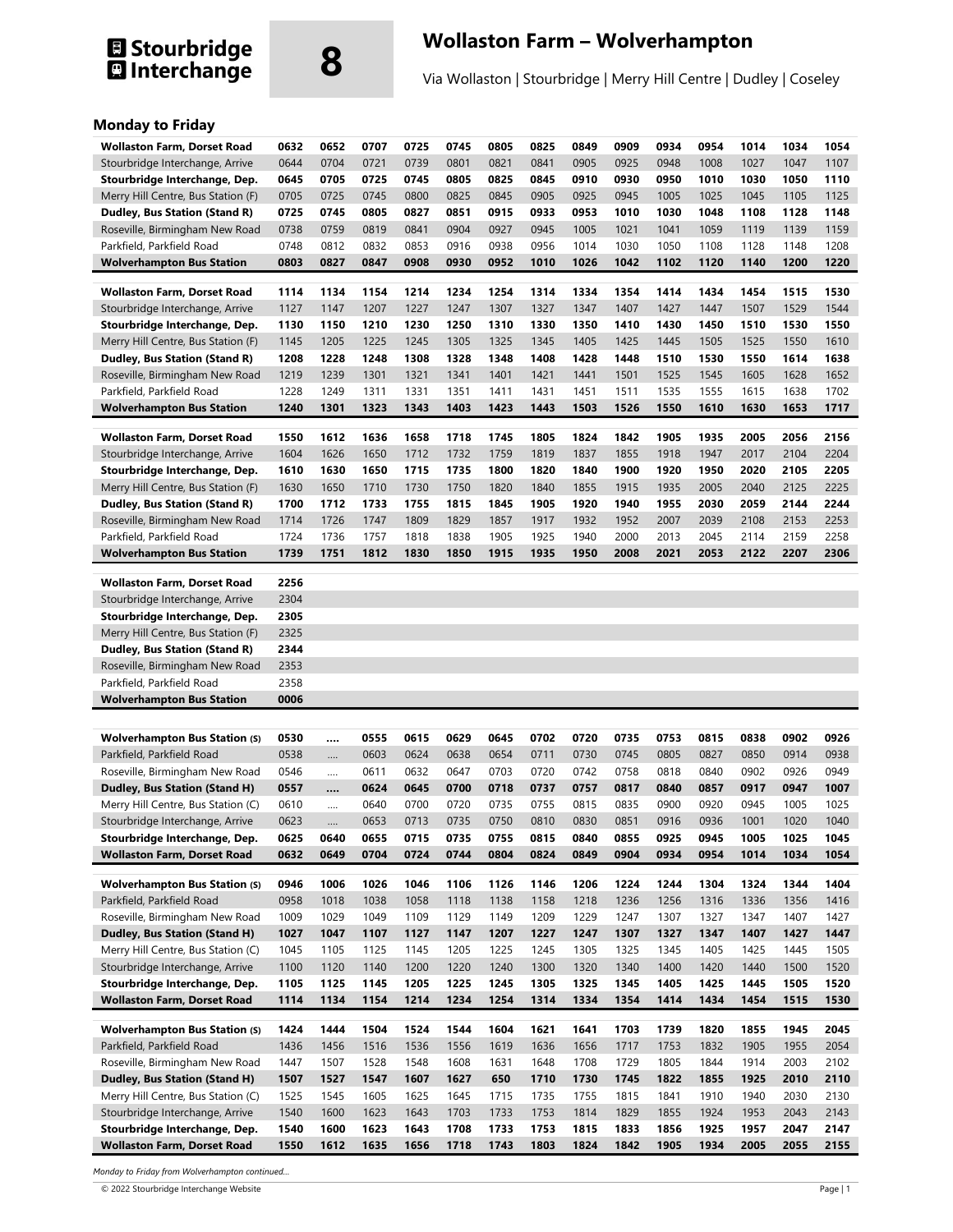



*Monday to Friday from Wolverhampton continued…* 

| <b>Wolverhampton Bus Station (S)</b> | 2145 | 2245     |
|--------------------------------------|------|----------|
| Parkfield, Parkfield Road            | 2154 | 2254     |
| Roseville, Birmingham New Road       | 2202 | 2302     |
| Dudley, Bus Station (Stand H)        | 2210 | 2310     |
| Merry Hill Centre, Bus Station (C)   | 2230 | 2330     |
| Stourbridge Interchange, Arrive      | 2243 | 2343     |
| Stourbridge Interchange, Dep.        | 2247 | $\cdots$ |
| <b>Wollaston Farm, Dorset Road</b>   | 2255 |          |

#### **Saturday**

| <b>Wollaston Farm, Dorset Road</b>                                     |              | 0737         | 0807         | 0837         | 0907         | 0934         | 0954         | 1014         | 1034         | 1054         | 1114         | 1134         | 1154         | 1214         |
|------------------------------------------------------------------------|--------------|--------------|--------------|--------------|--------------|--------------|--------------|--------------|--------------|--------------|--------------|--------------|--------------|--------------|
| Stourbridge Interchange, Arrive                                        | 0749<br>     |              | 0820         | 0850         | 0920         | 0947         | 1007         | 1027         | 1047         | 1107         | 1127         | 1147         | 1207         | 1227         |
| Stourbridge Interchange, Dep.                                          | 0720         | 0750         | 0820         | 0850         | 0920         | 0950         | 1010         | 1030         | 1050         | 1110         | 1130         | 1150         | 1210         | 1230         |
| Merry Hill Centre, Bus Station (F)                                     | 0735         | 0805         | 0840         | 0905         | 0943         | 1005         | 1025         | 1045         | 1105         | 1125         | 1145         | 1205         | 1225         | 1245         |
| Dudley, Bus Station (Stand R)                                          | 0755         | 0830         | 0900         | 0930         | 1010         | 1030         | 1050         | 1108         | 1128         | 1148         | 1208         | 1228         | 1248         | 1308         |
| Roseville, Birmingham New Road                                         | 0804         | 0840         | 0910         | 0940         | 1020         | 1042         | 1102         | 1120         | 1140         | 1200         | 1220         | 1240         | 1300         | 1320         |
| Parkfield, Parkfield Road                                              | 0813         | 0849         | 0919         | 0949         | 1029         | 1051         | 1111         | 1129         | 1149         | 1209         | 1229         | 1249         | 1309         | 1329         |
| <b>Wolverhampton Bus Station</b>                                       | 0823         | 0859         | 0929         | 0959         | 1039         | 1103         | 1123         | 1141         | 1201         | 1221         | 1241         | 1301         | 1321         | 1341         |
| <b>Wollaston Farm, Dorset Road</b>                                     | Then at      |              | 34           | 54           | 14           |              |              |              | 1614         | 1634         | 1654         | 1714         | 1744         | 1814         |
| Stourbridge Interchange, Arrive                                        |              |              | 47           | 07           | 27           |              | 1607         | 1627         | 1647         | 1707         | 1727         | 1757         | 1827         |              |
| Stourbridge Interchange, Dep.                                          |              |              | 50           | 10           | 30           |              |              | 1610         | 1630         | 1650         | 1710         | 1730         | 1800         | 1830         |
| Merry Hill Centre, Bus Station (F)                                     |              | these        | 05           | 25           | 45           |              | 1625         | 1645         | 1705         | 1730         | 1745         | 1815         | 1845         |              |
| Dudley, Bus Station (Stand R)                                          |              | minutes past | 28           | 48           | 08           |              | until        | 1648         | 1708         | 1728         | 1748         | 1805         | 1840         | 1906         |
| Roseville, Birmingham New Road                                         |              | each hour    | 40           | 00           | 20           |              | 1700         | 1720         | 1740         | 1758         | 1815         | 1849         | 1915         |              |
| Parkfield, Parkfield Road                                              |              |              | 49           | 09           | 29           |              |              | 1709         | 1729         | 1748         | 1806         | 1823         | 1857         | 1923         |
| <b>Wolverhampton Bus Station</b>                                       |              |              | 01           | 21           | 41           |              |              | 1721         | 1741         | 1800         | 1818         | 1835         | 1907         | 1933         |
|                                                                        |              |              |              |              |              |              |              |              |              |              |              |              |              |              |
| <b>Wollaston Farm, Dorset Road</b>                                     | 1844         | 1908         | 1956         | 2056         | 2156         | 2256         |              |              |              |              |              |              |              |              |
| Stourbridge Interchange, Arrive                                        | 1856         | 1920         | 2004         | 2104         | 2204         | 2304         |              |              |              |              |              |              |              |              |
| Stourbridge Interchange, Dep.                                          | 1900         | 1927         | 2005         | 2105         | 2205         | 2305         |              |              |              |              |              |              |              |              |
| Merry Hill Centre, Bus Station (F)                                     | 1915         | 1940         | 2025         | 2125         | 2225         | 2325         |              |              |              |              |              |              |              |              |
| Dudley, Bus Station (Stand R)                                          | 1936         | 2001         | 2044         | 2144         | 2244         | 2344         |              |              |              |              |              |              |              |              |
| Roseville, Birmingham New Road                                         | 1945         | 2010         | 2053         | 2153         | 2253         | 2353         |              |              |              |              |              |              |              |              |
| Parkfield, Parkfield Road<br><b>Wolverhampton Bus Station</b>          | 1953<br>2003 | 2016<br>2024 | 2059<br>2107 | 2159<br>2207 | 2258<br>2306 | 2358<br>0006 |              |              |              |              |              |              |              |              |
|                                                                        |              |              |              |              |              |              |              |              |              |              |              |              |              |              |
|                                                                        |              |              |              |              |              |              |              |              |              |              |              |              |              |              |
| <b>Wolverhampton Bus Station (S)</b>                                   | 0620         | 0655         | 0720         | 0750         | 0810         | 0830         | 0850         | 0910         | 0930         | 0950         | 1010         | 1026         | 1044         | 1104         |
| Parkfield, Parkfield Road                                              | 0629<br>0637 | 0704<br>0712 | 0729<br>0737 | 0759<br>0807 | 0820<br>0829 | 0840<br>0849 | 0900<br>0909 | 0920<br>0929 | 0940<br>0949 | 1000<br>1009 | 1020<br>1029 | 1036<br>1047 | 1056<br>1107 | 1116<br>1127 |
| Roseville, Birmingham New Road<br><b>Dudley, Bus Station (Stand H)</b> | 0650         | 0727         | 0756         | 0822         | 0850         | 0907         | 0930         | 0947         | 1007         | 1027         | 1047         | 1107         | 1127         | 1147         |
| Merry Hill Centre, Bus Station (C)                                     | 0706         | 0742         | 0811         | 0835         | 0905         | 0925         | 0945         | 1005         | 1025         | 1045         | 1105         | 1125         | 1145         | 1205         |
| Stourbridge Interchange, Arrive                                        | 0719         | 0755         | 0826         | 0850         | 0920         | 0940         | 1000         | 1020         | 1040         | 1100         | 1120         | 1140         | 1200         | 1220         |
| Stourbridge Interchange, Dep.                                          | 0720         | 0757         | 0826         | 0853         | 0925         | 0945         | 1005         | 1025         | 1045         | 1105         | 1125         | 1145         | 1205         | 1225         |
| <b>Wollaston Farm, Dorset Road</b>                                     | 0728         | 0805         | 0835         | 0903         | 0934         | 0954         | 1014         | 1034         | 1054         | 1114         | 1134         | 1154         | 1214         | 1234         |
|                                                                        |              |              |              |              |              |              |              |              |              |              |              |              |              |              |
| <b>Wolverhampton Bus Station (S)</b>                                   |              |              | 24           | 44           | 04           |              |              | 1544         | 1609         | 1639         | 1720         | 1755         | 1835         | 1945         |
| Parkfield, Parkfield Road                                              |              |              | 36           | 56           | 16           |              |              | 1556         | 1621         | 1651         | 1732         | 1807         | 1845         | 1955         |
| Roseville, Birmingham New Road                                         |              | Then at      | 47           | 07           | 27           |              |              | 1607         | 1632         | 1702         | 1742         | 1817         | 1855         | 2003         |
| <b>Dudley, Bus Station (Stand H)</b>                                   |              | these        | 07           | 27           | 47           |              | until        | 1627         | 1655         | 1725         | 1755         | 1827         | 1910         | 2010         |
| Merry Hill Centre, Bus Station (C)                                     |              | minutes past | 25           | 45           | 05           |              |              | 1645         | 1715         | 1740         | 1810         | 1845         | 1930         | 2030         |
| Stourbridge Interchange, Arrive                                        |              | each hour    | 40           | 00           | 20           |              |              | 1700         | 1730         | 1754         | 1824         | 1859         | 1944         | 2043         |
| Stourbridge Interchange, Dep.                                          |              |              | 45           | 05           | 25           |              |              | 1705         | 1733         | 1802         | 1835         | 1900         | 1947         | 2047         |
| <b>Wollaston Farm, Dorset Road</b>                                     |              |              | 54           | 14           | 34           |              |              | 1714         | 1742         | 1811         | 1844         | 1908         | 1956         | 2055         |

*Saturday from Wolverhampton continued…*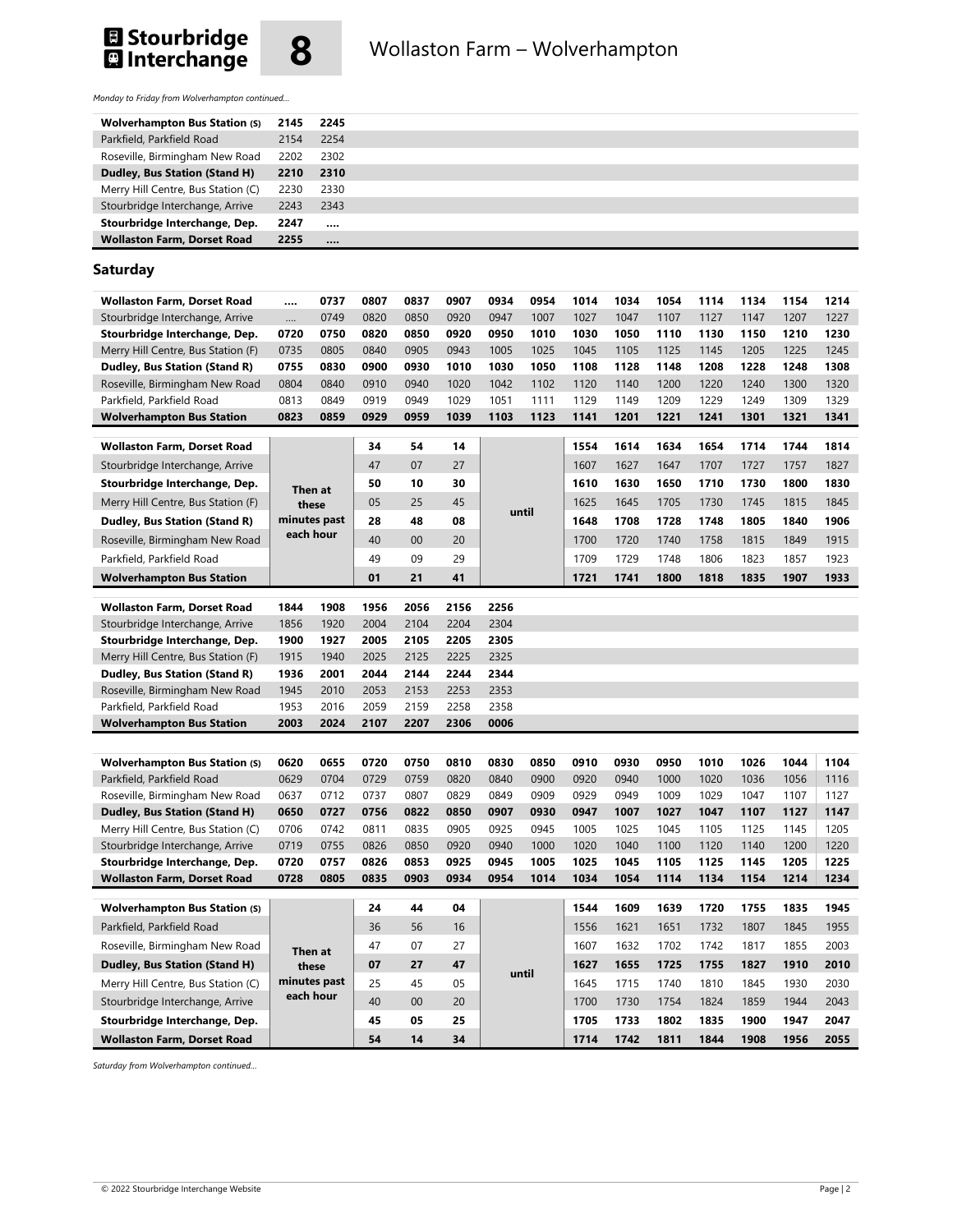



*Saturday from Wolverhampton continued…*

| <b>Wolverhampton Bus Station (S)</b> | 2045 | 2145 | 2245     |
|--------------------------------------|------|------|----------|
| Parkfield, Parkfield Road            | 2054 | 2154 | 2254     |
| Roseville, Birmingham New Road       | 2102 | 2202 | 2302     |
| <b>Dudley, Bus Station (Stand H)</b> | 2110 | 2210 | 2310     |
| Merry Hill Centre, Bus Station (C)   | 2130 | 2230 | 2330     |
| Stourbridge Interchange, Arrive      | 2143 | 2243 | 2343     |
| Stourbridge Interchange, Dep.        | 2147 | 2247 | $\cdots$ |
| <b>Wollaston Farm, Dorset Road</b>   | 2155 | 2255 |          |

#### **Sunday**

| <b>Wollaston Farm, Dorset Road</b>   | 0944 | 1040 | 1140 | 1240 | 1340 | 1440 | 1540 | 1640 | 1740 | 1856 | 1956 | 2056 | 2156 | 2256 |
|--------------------------------------|------|------|------|------|------|------|------|------|------|------|------|------|------|------|
| Stourbridge Interchange, Arrive      | 0956 | 1052 | 1152 | 1252 | 1352 | 1452 | 1552 | 1652 | 1752 | 1904 | 2004 | 2104 | 2204 | 2304 |
| Stourbridge Interchange, Dep.        | 0957 | 1057 | 1157 | 1257 | 1357 | 1457 | 1557 | 1657 | 1757 | 1905 | 2005 | 2105 | 2205 | 2305 |
| Merry Hill Centre, Bus Station (F)   | 1017 | 1117 | 1217 | 1317 | 1417 | 1517 | 1617 | 1717 | 1817 | 1925 | 2025 | 2125 | 2225 | 2325 |
| Dudley, Bus Station (Stand R)        | 1037 | 1137 | 1237 | 1337 | 1437 | 1537 | 1637 | 1737 | 1837 | 1944 | 2044 | 2144 | 2244 | 2344 |
| Roseville, Birmingham New Road       | 1049 | 1149 | 1249 | 1349 | 1449 | 1549 | 1649 | 1749 | 1849 | 1953 | 2053 | 2153 | 2253 | 2353 |
| Parkfield, Parkfield Road            | 1058 | 1158 | 1258 | 1358 | 1458 | 1558 | 1658 | 1758 | 1858 | 1959 | 2059 | 2159 | 2259 | 2359 |
| <b>Wolverhampton Bus Station</b>     | 1108 | 1208 | 1308 | 1408 | 1508 | 1608 | 1708 | 1808 | 1908 | 2007 | 2107 | 2207 | 2307 | 0007 |
|                                      |      |      |      |      |      |      |      |      |      |      |      |      |      |      |
| <b>Wolverhampton Bus Station (S)</b> | 0840 | 0920 | 1020 | 1120 | 1220 | 1320 | 1420 | 1520 | 1620 | 1745 | 1845 | 1945 | 2045 | 2145 |
| Parkfield, Parkfield Road            | 0848 | 0928 | 1031 | 1131 | 1231 | 1331 | 1431 | 1531 | 1631 | 1754 | 1854 | 1954 | 2054 | 2154 |
| Roseville, Birmingham New Road       | 0856 | 0936 | 1040 | 1140 | 1240 | 1340 | 1440 | 1540 | 1640 | 1802 | 1902 | 2002 | 2102 | 2202 |
| Dudley, Bus Station (Stand H)        | 0906 | 0955 | 1055 | 1155 | 1255 | 1355 | 1455 | 1555 | 1655 | 1810 | 1910 | 2010 | 2110 | 2210 |
| Merry Hill Centre, Bus Station (C)   | 0920 | 1010 | 1110 | 1210 | 1310 | 1410 | 1510 | 1610 | 1710 | 1830 | 1930 | 2030 | 2130 | 2230 |
| Stourbridge Interchange, Arrive      | 0933 | 1023 | 1123 | 1223 | 1323 | 1423 | 1523 | 1623 | 1723 | 1843 | 1943 | 2043 | 2143 | 2243 |
| Stourbridge Interchange, Dep.        | 0935 | 1030 | 1130 | 1230 | 1330 | 1430 | 1530 | 1630 | 1730 | 1847 | 1947 | 2047 | 2147 | 2247 |
| <b>Wollaston Farm, Dorset Road</b>   | 0943 | 1038 | 1138 | 1238 | 1338 | 1438 | 1538 | 1638 | 1738 | 1855 | 1955 | 2055 | 2155 | 2255 |
|                                      |      |      |      |      |      |      |      |      |      |      |      |      |      |      |
| <b>Wolverhampton Bus Station (S)</b> | 2245 |      |      |      |      |      |      |      |      |      |      |      |      |      |
| Parkfield, Parkfield Road            | 2254 |      |      |      |      |      |      |      |      |      |      |      |      |      |
| Roseville, Birmingham New Road       | 2302 |      |      |      |      |      |      |      |      |      |      |      |      |      |
| Dudley, Bus Station (Stand H)        | 2310 |      |      |      |      |      |      |      |      |      |      |      |      |      |
| Merry Hill Centre, Bus Station (C)   | 2330 |      |      |      |      |      |      |      |      |      |      |      |      |      |

## **Stourbridge Interchange 2343 Route description for Service 8**

From **Wollaston Farm** Kingsway (adj. Norfolk Road / Dorset Road) via Kingsway, Kent Road, Wentworth Road, Somerset Drive, Vicarage Road, Bridle Road, Bridgnorth Road (A458), **Wollaston** Bridgnorth Road Island (Bus Lay-by), Bridgnorth Road, Enville Street (A458), Bath Road (A491), St Johns Road (A491), Foster Street East, **Stourbridge Interchange,** Vauxhall Road, Foster Street East, Birmingham Street (A458), Stamford Road, Penfields Road, Church Avenue, Vicarage Road, Hillfields Road, Stamford Road, Amblecote Road, Mill Street (A4100), The Boulevard, Times Square Avenue, **Merry Hill Centre Bus Station,** Times Square Avenue, The Embankment, Waterfront Way, The Gateway, Pedmore Road (A4036), Highgate Road (A4036), Crossgate Road, Hallchurch Road, Holly Hall Road, Duncan Edwards Way (Dudley Southern By-Pass, A461), Scott Green Island, Stourbridge Road (A4101), Queens Cross (A4101), **Dudley** High Street (B4587), Vicar Street, King Street (A461), Birmingham Street (Bus Lane), Birmingham Street, Fisher Street, **Dudley Bus Station**, Fisher Street, Castle Street, The Broadway (A459), Edman Road (B4177), Priory Road (A4168), Birmingham New Road (A4123), Thomson Avenue, Birmingham Road (A4123), Grove Street, Dudley Road (A459), Snow Hill, Garrick Street, Bilston Street, Bilston Street Island, Ring Road St David's to **Wolverhampton Bus Station.**

From **Wolverhampton Bus Station** via Pipers Row, Bilston Street, Bilston Street Island, Bilston Street, St Georges Parade, Snow Hill, Birmingham Road (A4123), Thomson Avenue (A4123), Birmingham New Road (A4123), Priory Road (A4168), New Street, Castle Street, Fisher Street, **Dudley Bus Station**, Birmingham Street, King Street (A461), Blowers Green Road (B4177), Cinder Bank Island, Duncan Edwards Way (Dudley Southern By-Pass, A461), then reverse of above until Foster Street East, then via **Stourbridge Interchange,** Vauxhall Road, Foster Street East, Birmingham Street (A458), St Johns Road (A491), New Road, Bath Road (A491), Enville Street (A458), Bridgnorth Road, **Wollaston** Bridgnorth Road Island, High Street (A461), Vicarage Road, Gerald Road, Kingsway to **Wollaston Farm Kingsway** (adj. Norfolk Road / Dorset Road).

#### **Operator**

Service 8 is operated by National Express West Midlands, Wolverhampton Garage.